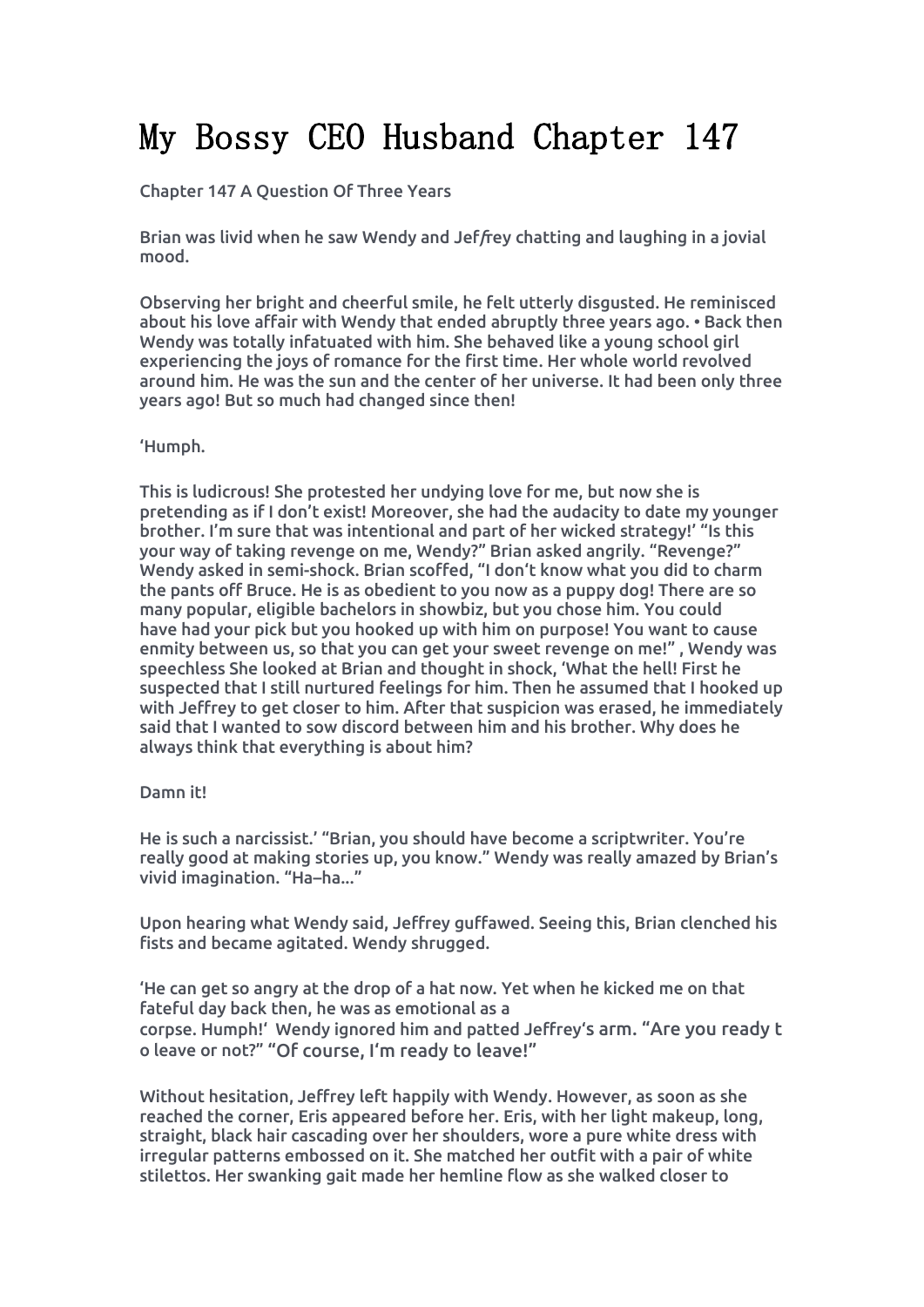Wendy. She looked truly elegant. No less than an angel. . However, only Brian thought of her as an angel. Seeing her coming, Brian's expression changed to joy. "Why are you here?" "You've been away for such a long time. My growing concern forced me to come and look for you." As she past Wendy and Jeffrey, she stopped and stretched out her hand to touch Wendy in a friendly gesture. Wendy dodged her subconsciously.

Projecting a pitiful and pained look, Eris said, Wendy, you still haven't forgiven m e..." Wendy rolled her eyes."There you go, again." Eris was speechless. She clenched her fists in fury.

However, she managed to hold back her anger and raised her head, sobbing bitterly. "Wendy, even if you can't make time for me today, please arrange ameeting with me at a later date.I really need to talk to you alone." Wendy ignored Eris and pretended that something more interesting on the ceiling had caught her attention.

Eris bit her lips and said, "I admit that Brian and I wronged you in the most hurtful way possible. But that was because I loved Brian so much. Don't you believe in love at first sight? From the first moment I laid eyes on him,he had stolen my heart." "Really?" Wendy quipped in a drawn out voice.

She then continued, "So, It turns out that you've been trying to steal my boyfriend since you met him for the first time!" Eris didn't expect such a retort from Wen*d*y!

### Jeffrey laughed out

aloud. "... It's not like that. At first, I tried to fight my feelings for Brian. I didn't want to snatch him away from you. But later, we both realized our mutual attraction for each other and fell deeply in love. What we did was wrong. I mean sneaking around behind your back. I really regret it. But I love Brian more than life itself. I was prepared to do anything to keep him inside my *w*orld." Brian was flattered. He traipsed over to her and gently held her hand. Wiping away her tears, he called out, "Eris!" "Brian!" They looked at each other like Romeo and Juliet. At the sight of this, Jeffrey and Wendy squirmed.They decided to leave the diehard couple alone, so they turned around and attempted to leave. But Eris grabbed Wendy's hand.

### Wendy was taken

aback. She didn't expect Eris to slyly grab her hand whilst engaging so affectionat ely with Brian. Clearly she had caught sight of Wendy from the corner of her e*v*e even though she appeared to be engrossed with Brian. Wendy was totally impressed. "Anything

else?" "Wendy, I know you can't forgive me, but you can't vent *y*our anger on Dad." Brian was shocked, "Your dad?" "Yes!" Tears streamed down Eris's face. "I don't know what Wendy has done to my father, but he has changed so dramatically. When he hears Wendy's name, he starts trembling and hyper ventilating as if he is possessed by a demon." Wendy sneered. 'Sure enough, the most effective way to deal with trash is to toss it in the garbage

bin.' "Wendy, you can hate me and blame me all you want. I accept it! But you are also Dad's biological daughter. Anyway, he raised you from an early age. You should at least give him due credit for that. The mere fact that he is your father means that you should not treat him so cruelly! 2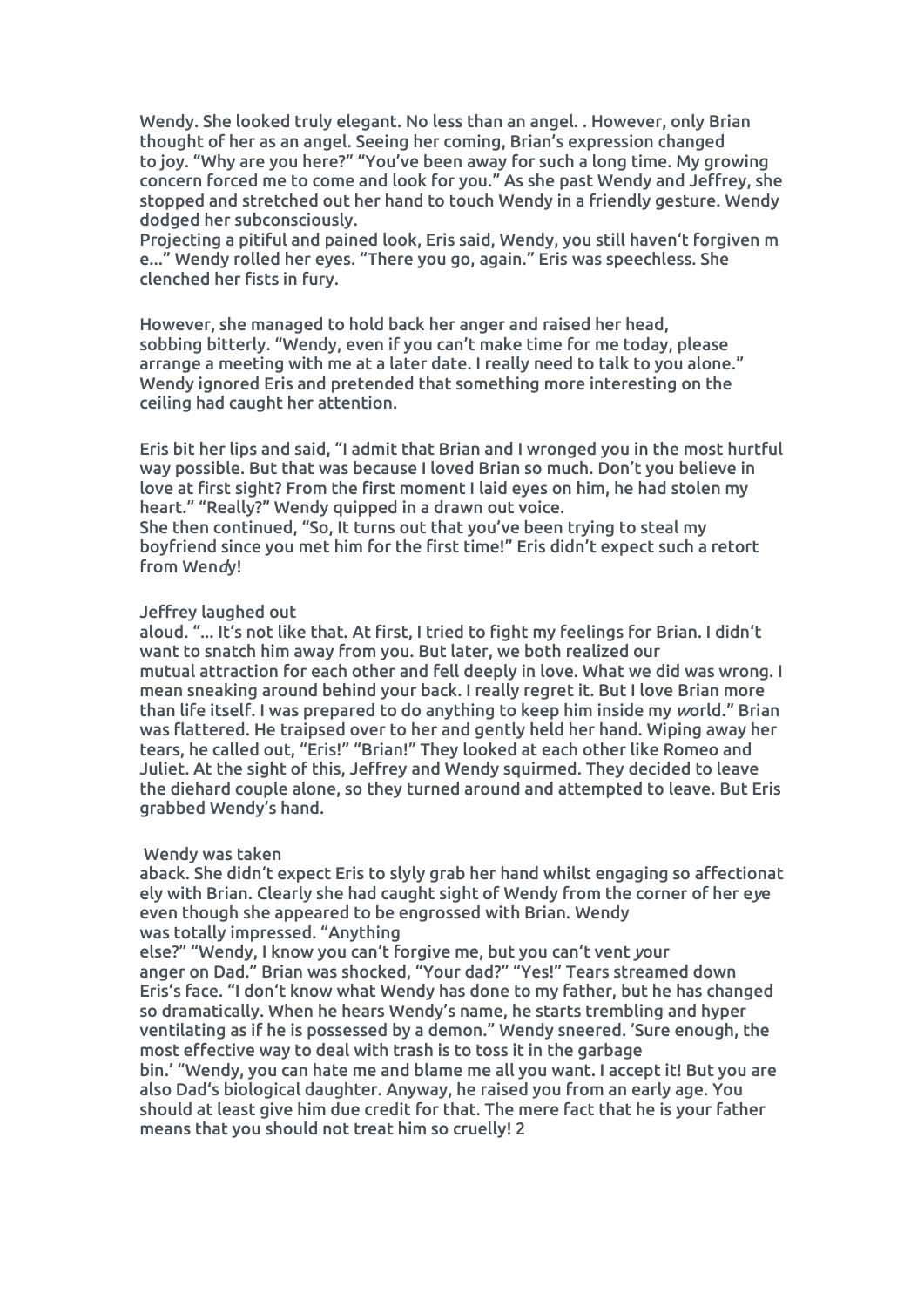Wendy, I'm begging you. Take out your revenge on me in whatever way you want. Hit me, scold me, kill me… Do whatever *y*ou want. But don't hurt our father anymore!" Jeffrey looked at Wendy in total shock.

Eris's eyes narrowed. She said this on purpose.

'Humph! I won't let *y*ou settle down with Brian or with Jeffrey! *A*s Brian's younger brother and the idol of the public, Jeffrey was handsome, popular and rich. A real *A*donis. Wendy, I have to ruin his good impression of you.' Thinking of this, she continued, "Wendy..." "*Ar*e you done?"

"No..."

W*e*ndy pricked up her ears and said, "Go on then!" Eris was astounded. She restrained herself from tearing Wendy apart. She pretended to be worried about her and added, "Wendy, *y*ou have to take care of yourself. Previously I didn't know that Jeffery was Brian's brother, so I didn't say much, but now I have to say these words for Brian's benefit." "Cut the crap and just get to the point!" Wendy said impatiently. Eris felt embarrassed. She took a deep breath and tried her best to sound sincere and worried. "The last time I went shopping with my cousin, I bumped into you. At that time you were with Luke, the youngest son of the Oliver family. If I remember correctly, Luke had even given you his black card..." Eris stopped there on purpose, giving everyone enough time to conjure up all kinds of images. Finally she stated, "Wendy, my dear, not only are you playing with other people's feelings, but you are ruining yourself in the process. If you play with fire, you are going to get burnt!"

## My Bossy CEO Husband Chapter 148

Chapter 148 Argue With Eris

At those wo*r*ds, Jeffrey's face darkened.

'Shit!

Wendy couldn't have fallen for Uncle Luke. As far as I know, he doesn't own a black card.

That could only mean that the card she has is Uncle Ryan's. He is the one! And she has feelings for him for a while now, it seems,' Jeffrey thought.

Brian had a mixed feelings about what he had just heard.

'Hump!

I almost believed her when she said she didn't have feelings for me anymore.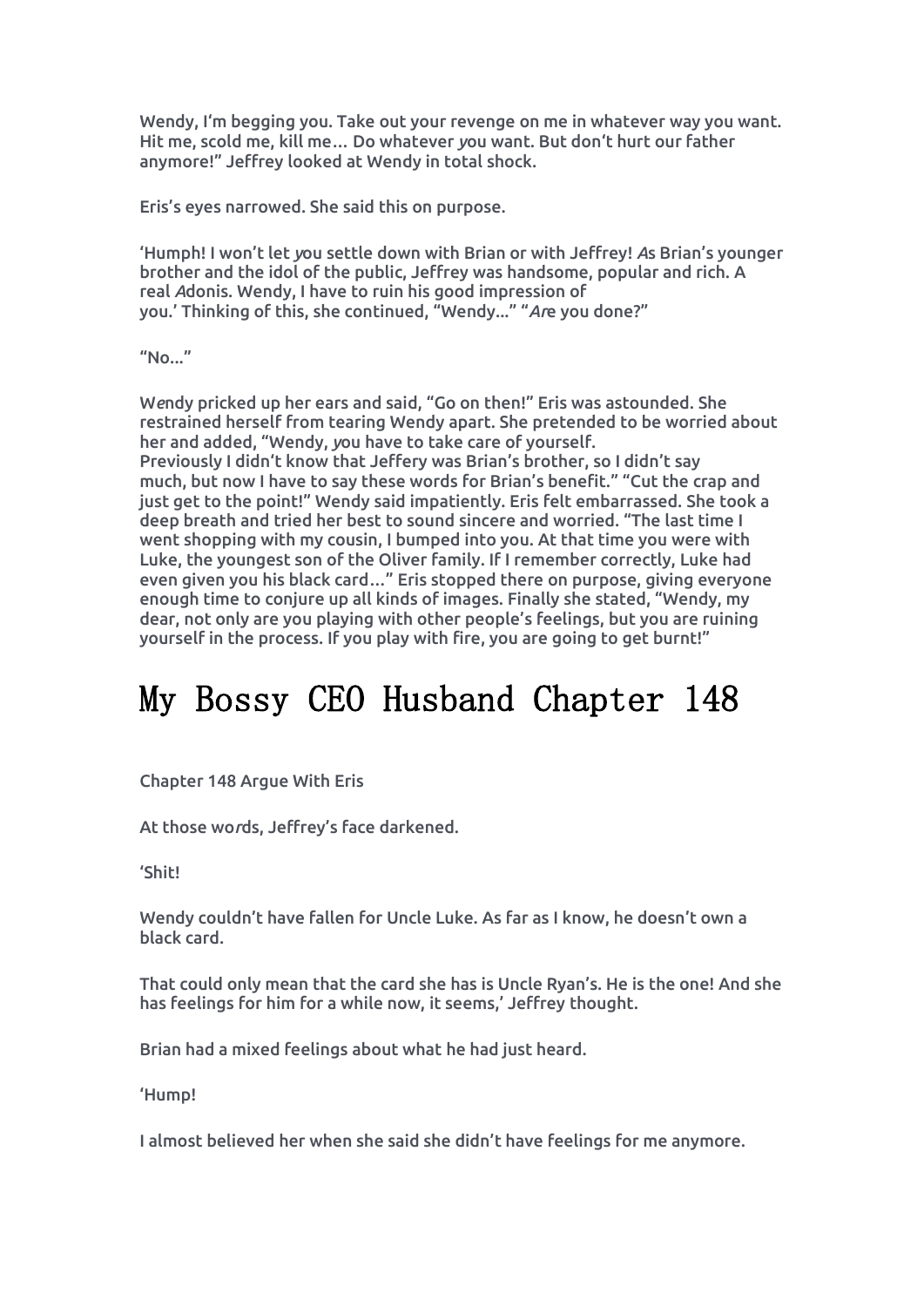But it turns out that she's dating both Luke and Bruce at the same time. I bet she knew Luke and Bruce were related to me.

So, I guess she

must have come for me!

She almost had me fooled!

How dare she play with my feelings like that? •

Unbelievable!' "Wendy..." Eris tried to say something.

"Are you done?" "Wendy, this is for *y*our own good..." "Really? You have to be kidding me." Wendy rolled her eyes and launched an attack. "You talk about me treating my father horribly in front of Jeffery and you deliberately led people to think that I was dating two men atthe same time! If Jeffrey didn't really know me that well, he would have hated my guts already!" 6 Eris's face tightened. She turned to Brian and Jeffery quickly. "I... I just didn't want Wendy to keep making mistakes that would eventually hurt her." "Eris, aren't you tired of pretending to be an angel all the time? It must be exhausting for you." Wendy asked sincerely. . "But, Wendy..." Eris looked as if she was about to cry. Brian held her close and glared at Wendy. "Listen here! All those years, Eris has been feeling guilty for what we did to you. She really wants to make things right for you. How can you treat her like this?" His words ticked off Wendy.

"And how exactly are you going to do this, dear sister?" Wendy, the sarcasm evident in her tone. "... I'll do anything to earn your forgiveness," @ Eris replied.

"Alright then," Wendy sneered. "I guess there is one thing that would make me forgive you. Break up with Brian!" Eris's eyes widened in disbelief.

She felt dizzy, as if she might faint any moment now.

"Wendy, anything but this. Brian is my whole life. I can't live without him. Please, you can't ask this of me..." Wendy interrupted her. "Fine! Let's try something else, then. I want you to go to the police station and turn yourself in. Tell them what happened back then and spare no detail."

Eris *f*roze. Before she could say anything, Brian's hands fell down by his side and said sadly, "Wendy. Why are you doing this? Eris might not be your biological sister, but you two grew up together. Why are you being so cruel to her? She has gone through a lot these past few years. It wasn't easy for her to enter the showbiz and get to where she is today. *Y*ou're asking her to ruin her career, the one she worked so hard to build!" Wendy knew it would eventually get to this. With a heavy sigh, she shrugged and said, "You are all such hypocrites! You tell me you'll do anything to earn my forgiveness, but then you refuse to do anything I ask. And you thought I was the one bullying you." With a snort of derision, Jeffrey took

Wendy's hand. "Cut the crap, both of you. Let's *g*o, Wendy," he said and started pulling her away. "You are right. Let's get out of here." "Jeffrey!" Eris's shocked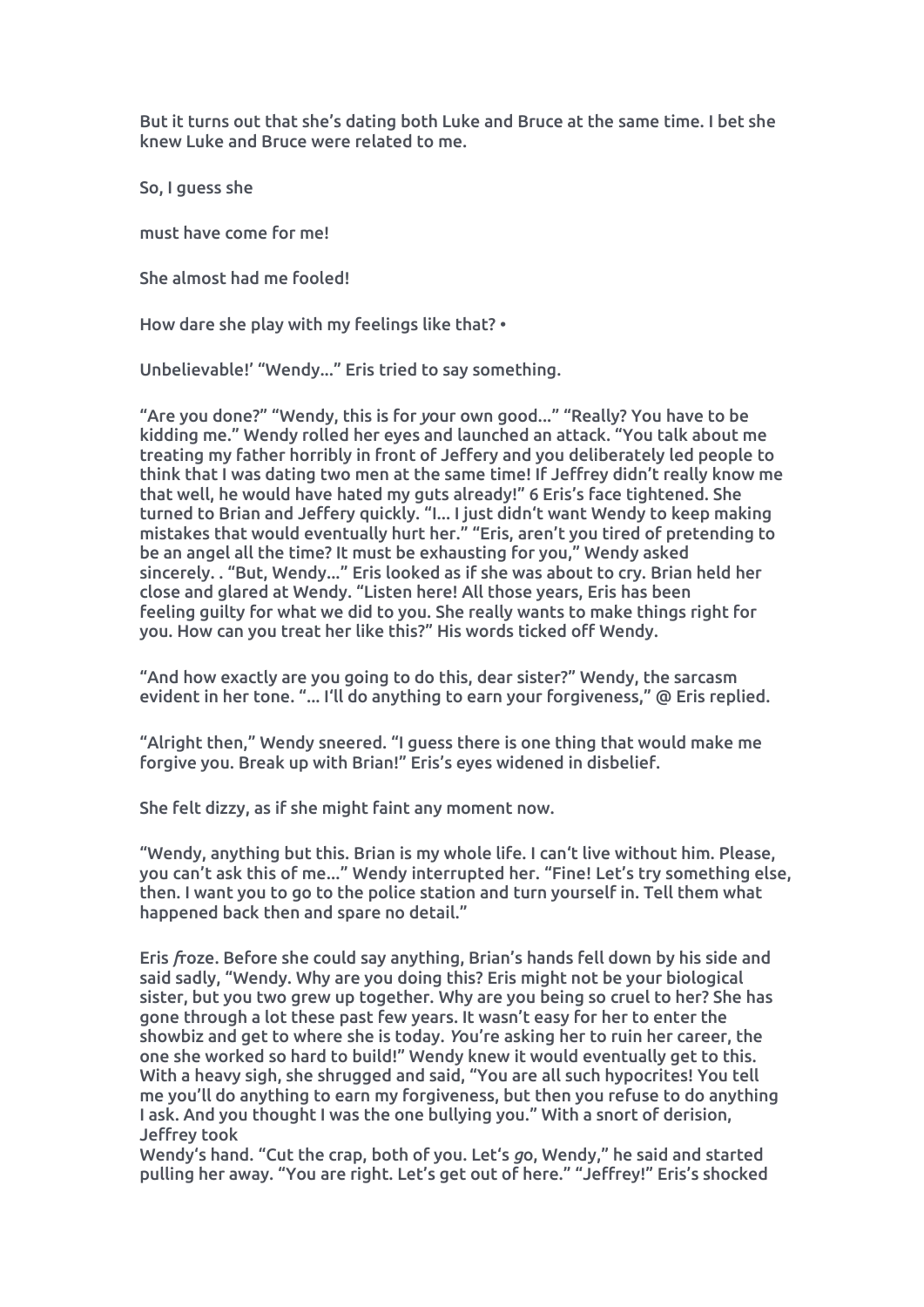voice stopped them in their tracks. "You still want to be with her?" She couldn't believe this was really happening. She had tried everything to ruin Wendy's reputation. How could Jeffrey still be on her side? "Your name is Eris Finch, right?"

Eris nodded, a small smile on her pale face. "Yes. Jeffrey. Call me Eris. I am your sister-in-law after all. Or I will be soon enough."

"What? Sister-in-law?"

*Je*f*fr*ey looked at her up and down, looking unimpressed. "Well, yes. Why? Is there anything wrong with me?" "Well… I was just wondering how can any woman be so forward." @ Eris's smile froze. "W-what do you mean?" "Come on, now*.* You know exactly what I mean. You are just too… eager." Ignoring Brian's hard stare, *Jef*f*r*ey went on. "You and Brian aren't married yet. But still you said you are my sister-in-law. Looks like that *y*ou are abit too eager to be a partof our family." Eris turned scarlet. "I... I just..." "Shut your mouth," Jeffre*y ro*ared. Tears were streaming down Eris's face. She dropped her head and cried pitifully. "If you want to be my sister-in-law, you need to get my parents' approval first!" "Jeffrey..." "I don't like strangers to be on a first name basis with me. I find it really rude. Next time, please use my full name. Je*ffr*ey Cooper! Thank you!" Sobs were wracking Eris's body. Brian's heart ached seeing her so devastated. He took her in his arms immediately and she leaned on his shoulder. "Brian…" she sobbed. Glaring at Jeffrey, Brian said crossly, "Bruce! You watch your mouth!"

"Sorry, brother. I can't help being

honest!" "You are..." Brian started, but Jeffrey cut him off with a wave of his han d. "You asked me if I still wanted to be with Wendy?" Eris raised

her head from Brian's shoulder, her eyes still brimming with tears. "Here's you r answer. Wendy is a single woman. She has the right to choose who she wan ts to be with. And even if we got married and she had

an affair, I would still forgive her and want to be with her." 2 Jeffrey's annou ncement seemed to stun everyone in the room, including

Wendy. She raised her head, she saw Jeffrey's affectionate smile, which mad e her whole body tremble. 'Heck! Does he really mean that?' Five minutes lat er, Jeffrey and Wendy had said their

goodbyes to their colleagues and left the KTV. Their houses were in the same direction, so Jeffrey offered to drive her home. Sitting in the p assenger's seat, Wendy couldn't help staring at Jeffrey, whose attention was on the road. Her eyes were full of awe and admiration.

Jeffrey seemed to sense her gaze and glanced at her. When they stopped at a red light, he turned his bright red face to her and chuckled. "Well, do you by any chance suddenly find me irresistible and have a huge crush on me?" "No, that's not it." Wendy shook her head and went on."I was just wondering if you still have feelings for me. What you just said to Eris, it was really moving." @

Jeffrey's face fell slightly. He turned his head away and said, "Bah! I value my well-being too much. Besides, we'*v*e broken up and moved on, okay? I'm not that desperate. I saw that Eris and Brian were pushing you too far, so I thought you could use a hand!" "Okay, then!" Wendy was really relieved. The light turned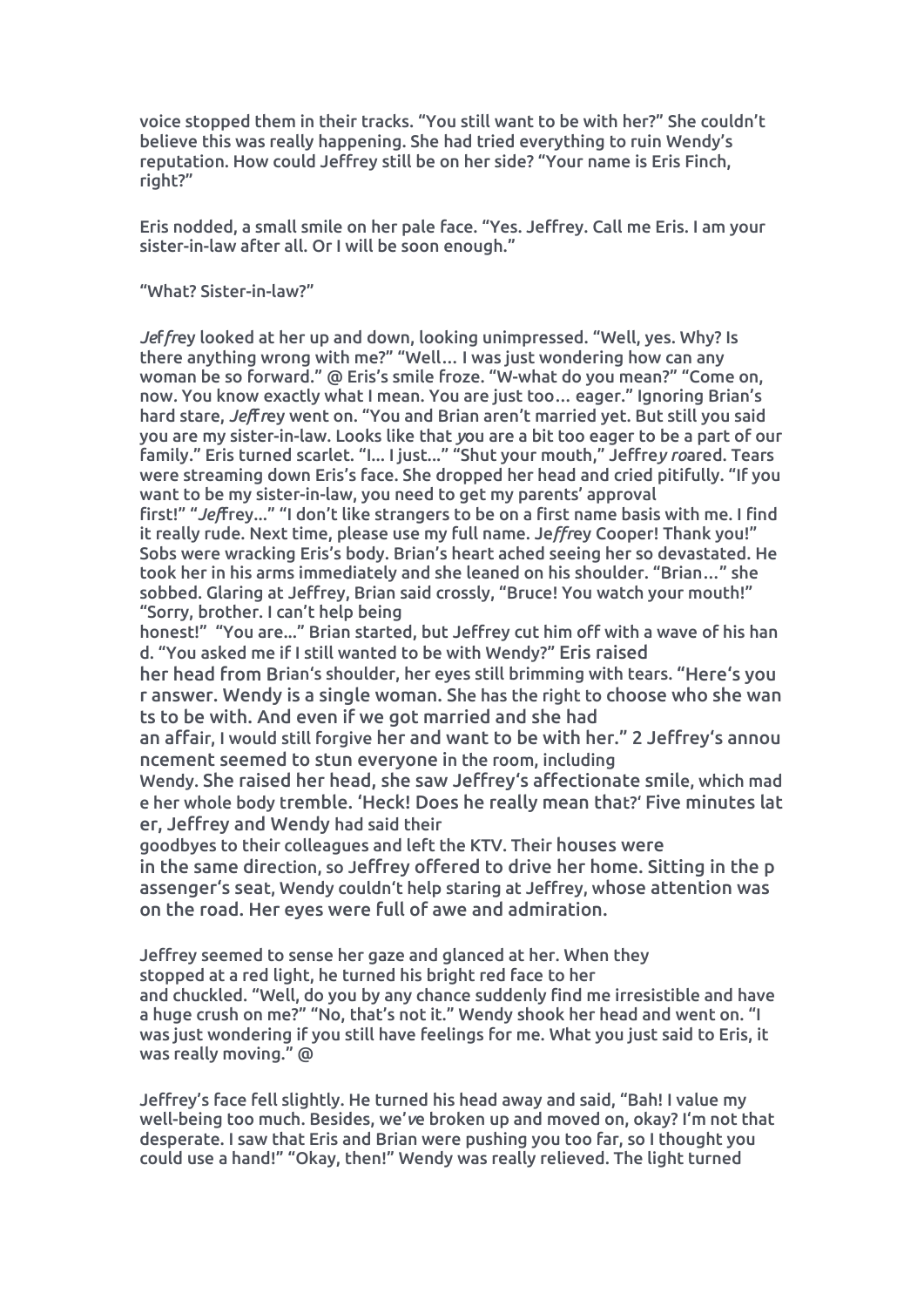green then, and Jeffrey turned his attention back to the road. He already regretted his lie.

"Damn it!

This was the perfect chance to tell her how I really feel! And I blew it! @ Stupid, useless fool!' "Wend*y.*..." "What's is it?" Wendy had rolled down the window and had her eyes closed, enjoying the feeling of the cool breeze on her face. Jeffrey mustered up the courage and asked her what he was dying to know. "Uncle Ryan offe*r*e*d* you his black card and you accepted it, right?"

### My Bossy CEO Husband Chapter 149

Chapter 149 The Epitome Of Annoyance

"Did you accept his black card?" "Yes!" Wendy chirped calmly. However, Jeffrey went ballistic! "Screech!" He stepped hard on the brake, and the tires screeched against the tar. The momentum caused Wendy to almost hit the windshield. Fortunately, she had fastened the seat belt. Terrified, she scolded, "Damn you! Do you want to be beaten up? You scared the living daylights out of me."

At this moment, her heart was pounding like a train on a railway track. Wendy patted her chest to stabilize herself then added harshly, "Damn it! You'd better have a bloody *g*ood explanation for screeching to a halt!" Jeffrey stared at Wendy with a meaningful look. "Did you really accept Uncle Ryan's black card?" "Yes!"

"Why?" "Damn it! Why are *y*ou looking at me like that? Do you think I'm a gold digger? The last time Ray, Precious, Luke, Ryan and I went shopping, I selected a whole bunch of clothes that Precious adored. Ryan said that I had good taste in clothes, so he gave me the card to make suitable purchases for Precious in the future." *J*effery was spellbound. Gritting his teeth, he prodded Wendy's forehead and said, "Wendy, what kind of crazy fool are you? It was just an excuse. Are you so blind that you can't see that he was using that as an excuse to get closer to you?"?" After spewing these words, he gnashed his teeth in indignation! Then he continued, "Damn it! It was a black card! Do you know what it represents? He allows you to keep such a valuable card without any hesitation. Obviously, he has ulterior motives!" The more Jeffrey spoke, the more furious he became. He added, "By the way, why are you shopping with them? Do you know that Uncle Ryan hates shopping the most? He simply can't understand how anyone can waste precious time shopping!" @

Wendy felt a sharp pain in her forehead. She covered her forehead with one hand, and raised the other hand to slap Jeffery. "Ouch! Stop! Wendy, you are insane!" Ten minutes later, Wendy sat elegantly in the passenger seat. On the driver's seat, Je*f*frey sat with the personality of a wet blanket. Leaning against the seat, he whined, "Shrew, how cruel you are!" *Je*ffrey quickly whipped out his phone and adjusted it to the selfie mode. Seeing in the camera that there was no injury on his face, he was greatly relieved.

"Don't worry. I know what I'm doing. I won't slap you in the face deliberately."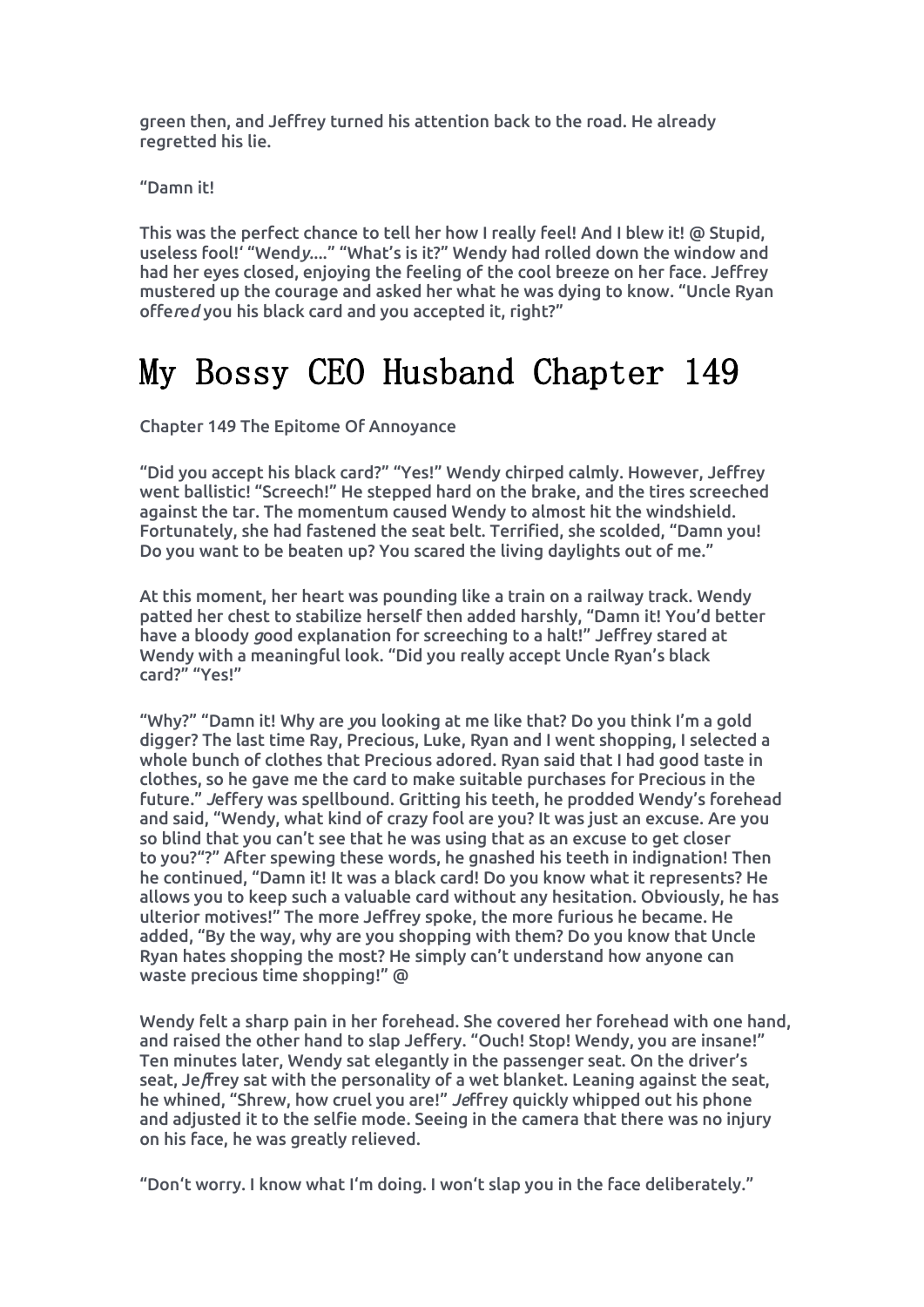### 'What?

I was almost falling apart. And she knew what she was doing?

Crap!

Jeffrey was enraged!

However, when he saw Wendy's fist, he immediately became melancholy.<br>"Damn, curse my fate that I had the misfortune to meet you." a Wendy waved her fist threateningly, which scared Jeffrey again. "Humph!" "Now, let's get serious. I swear by my handsome looks and super talent that Uncle Ryan has a hidden agenda and that's why he is trying to win you over in the most flattering ways imaginable!" . "Okay, I see!"

"Wendy! I'm warning you. Believe me, you really don't know the real Ryan. You won't be happy with him! I guarantee you that much!" . Wendy yawned with boredom.

"What on earth do you want to say? Get to the point!"

With a serious look, Jeffrey grabbed Wendy's shoulder and said, "Look into my eyes!" .

Wendy looked straight into his eyes. "Ryan is not the simpleton you think he is! Wendy, do you know what happened to Evie?" Wendy was confused. "Her body was found at the seaside!" a Wendy was horrified, "Is she dead?" "Yes!"

"She was a famous film star after all, but her death didn't cause asensation. Do you know why?" *W*endy's heart stopped momentarily. "Don't doubt it! What you are thinking is right... Only Uncle Ryan has the power and resources to do that! And the last time Ray and your sister were kidnapped…" "How do you know about the kidnap?" Jeffrey became apoplectic when she interrupted him. He glared at Wendy and admonished, "How dare *y*ou even ask! Why didn't you call me when those terrible things happened to you? Forget it. I don't want to waste my breath. You just need to realize how miserable your father is now." Wendy scoffed, "Don't mention him to me!"

In Wendy's heart, Ruben deserved to die!

"He was overdosed with potent drugs!" Wendy admitted coldly. She thought he deserved it! In order to control Reese, he drugged her that day. So Ryan simply gave him a dose of his own medicine. "And…"

"Cut the crap. Can you just finish your ya*r*n? Jeffrey!"

"Do you know what eventually happened to Bertha?" 2 "Go ahead! Humor me!" " A few daysafter she was fired by the crew, she was involved in a horrific ac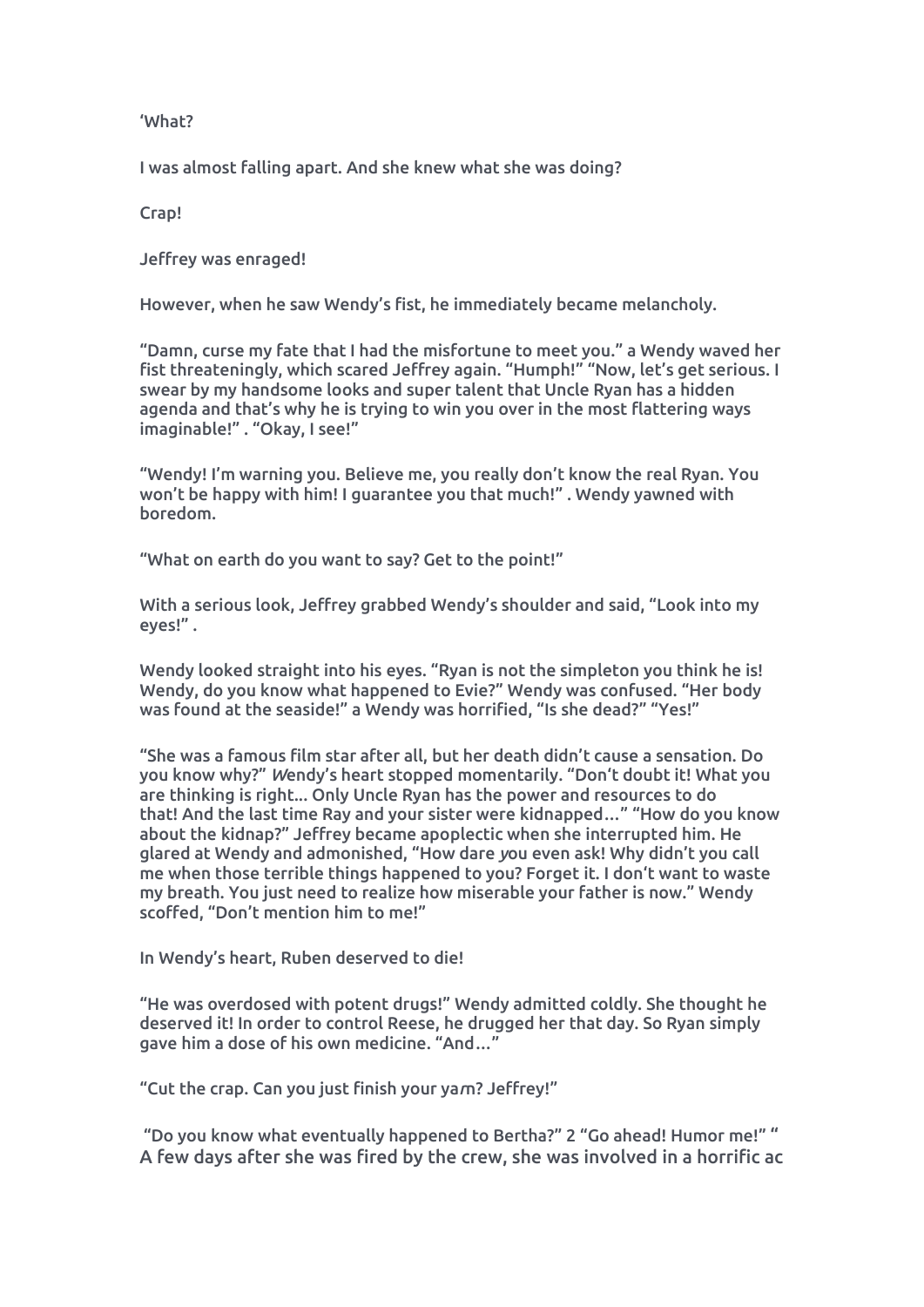cident. She was so badly injured that she may never walk again." Wendy wa s unusually quiet this time.

Jeffrey too kept silent. Only the constant sound of passing traffic and the whisper of the gentle breeze swaying the slim branches could be heard. After a long time, Wendy finally spoke. "So what?"

"I just want you to know that anyone who dares to provoke my uncle, including you, will meet a fate worse than death. He is infatuated with you now and is in hot pursuit of you because you tickle his fancy. But what guarantee do you have that he will always be so devoted to you? What will happen if he gets attracted to another pretty skirt and you are suddenly a mere footnote in the history of his life? What will happen the day he gets bored with you? What will he do if you antagonize him? . Oh yes, there is one more important thing. Since the Oliver Group is an international brand leader, it must have a complicated networking system. Yet Uncle Ryan deals with it in such an orderly manner. Being of such high caliber, he must be well connected. Don't be so naive as to believe that he is an ordinary kind businessman.

### "I know!"

"Then why don't you stay away from him?" "Because he has done all those things for my own good and happiness. I can't deny him just because he is being cruel while handling things! I know you're persuading me for my own good. Every human being has flaws. Even the best of the best is not perfect. So why sideline him? I have been with Ryan long enough to know his true colors and how I feel about him. His goodness far outweighs his few vices. I refuse to be influenced by your negative vibes about him." # 'This woman has definitely been brainwashed by Ryan, '*Je*ffrey thought He had made his point, but she was still unmoved. *Je*ffrey tried another angle to influence her. "You know that Brian is Ryan's nephew. This means that they will be seeing a lot of each other. So you too will be running into Brian more often than you care to. Didn't you say you hate him like the devil and that his very presence disgusted you?" , The corners of Wendy's mouth twitched. To be honest, that was a real problem. When the realization dawned upon her that Ryan was Brian's uncle, she was displeased. • Seeing that Wendy didn't say anything, Jef*fr*ey added fuel to the fire. . "Maybe Eris and Brian will get married in the future. Then, not only will you have to often meet Brian but Eris as well.That will be the epitome of annoyance!"

### My Bossy CEO Husband Chapter 150

### Chapter 150 Jeffrey And Brian's Mother.

Behind Jeffery's car, a black Maybach car ran steadily under the moonlight. Little did Wendy and Jeffrey know, the two people inside the Maybach were eavesdropping on their conversation.

At that moment, Luke glanced at Ryan to see what his expression was. As expected, Ryan's face was dark and gloomy.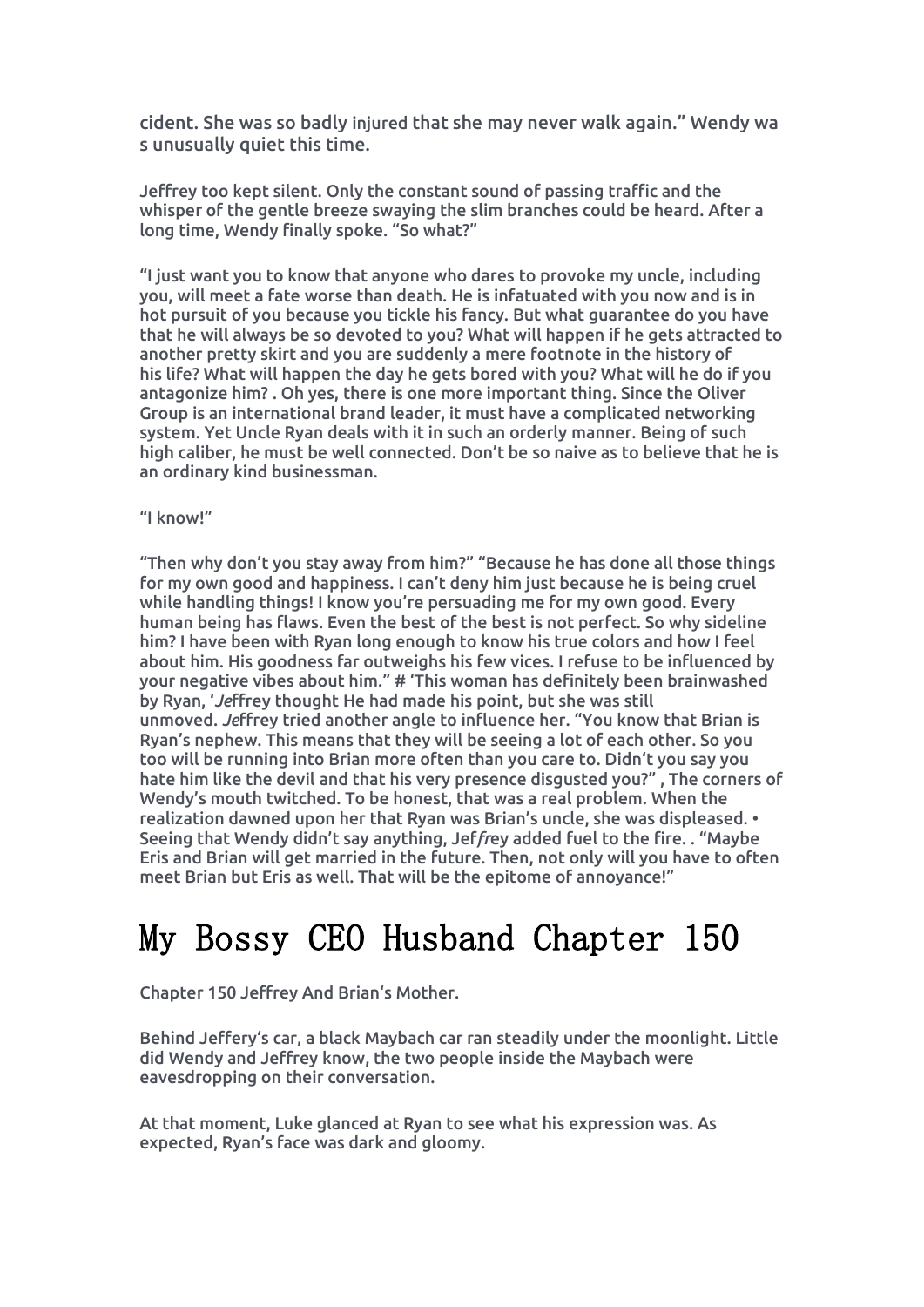Today is the third day since Ryan and Wendy have made such an odd agreement. Since they agreed not to see each other for a week, Ryan has to endure four more days before he could see her.

For this reason, his liberty to go to her house for dinner has been revoked for the meantime. The only way he could check up on Wendy was through Precious.

What a pity!' Luke mused.

Nevertheless, he could not understand why Ryan was acting like this. "Why are you so bummed about it? You guysjust won't be able to see each other for seven days!" To his surprise, Ryan looked at him with contempt. It was not even an exaggeration. It was indeed contempt! "You don't understand because you're single," Ryan replied lightly.. Just like the way he looked at Luke, his words were contemptuous. Luke fell speechless. 'What the hell?! It's true that I'm not seeing anyone now, but don't forget that Wendy hasn't agreed to be your girlfriend yet. You're no better than me!' Luke complained inwardly. But, of course, he knew better than to say that out loud. Because Ryan could not meet with Wendy *f*or a couple of days, he thought of ways on how he could connect with her. He decided to pay attention to her schedule in secret. He found out that Wendy did not go home after today's shooting. Instead, she went to the KTV bar with the cast. After hesitating for a second, Ryan decided to come and have a look at how she was doing. Of course, Luke would never miss such an occasion. Without further ado, he and Ryan followed Wendy to the KTV. Luke was a shrewd man. He had installed bugs in Jeffrey's car while Wendy and the others were having fun in the KTV. Those bugs allowed Ryan and Luke to eavesdrop on *J*effrey and Wendy's conversation now. "Ryan…" Luke suddenly said. Ryan said nothing and just tapped his fingertips on the car window gently. Suddenly, a faint smile appeared on his face.

For some reason, his smile made Luke's hair stand on its end. &

'Oh my God! Ryan looks even more terrifying when he smiles than when he's cold and frigid.' At the thought of this, Luke shrank in his seat, trying to hide as much as he could.

'Bruce, you should start praying now.

After your kissing scene with Wendy, Ryan looked totally different. He's mad, very mad. How dare you even try to steal the woman he loves now?!

If I were Ryan, I would have lost my temper already. What do you think would happen if it was really him? He's very possessive about Wendy, after all.'

"Luke!" Ryan said all of a sudden. "Yes?" Luke replied at once.

"Is there something wrong with Bruce's shooting in the US?"

was

*'*Alas!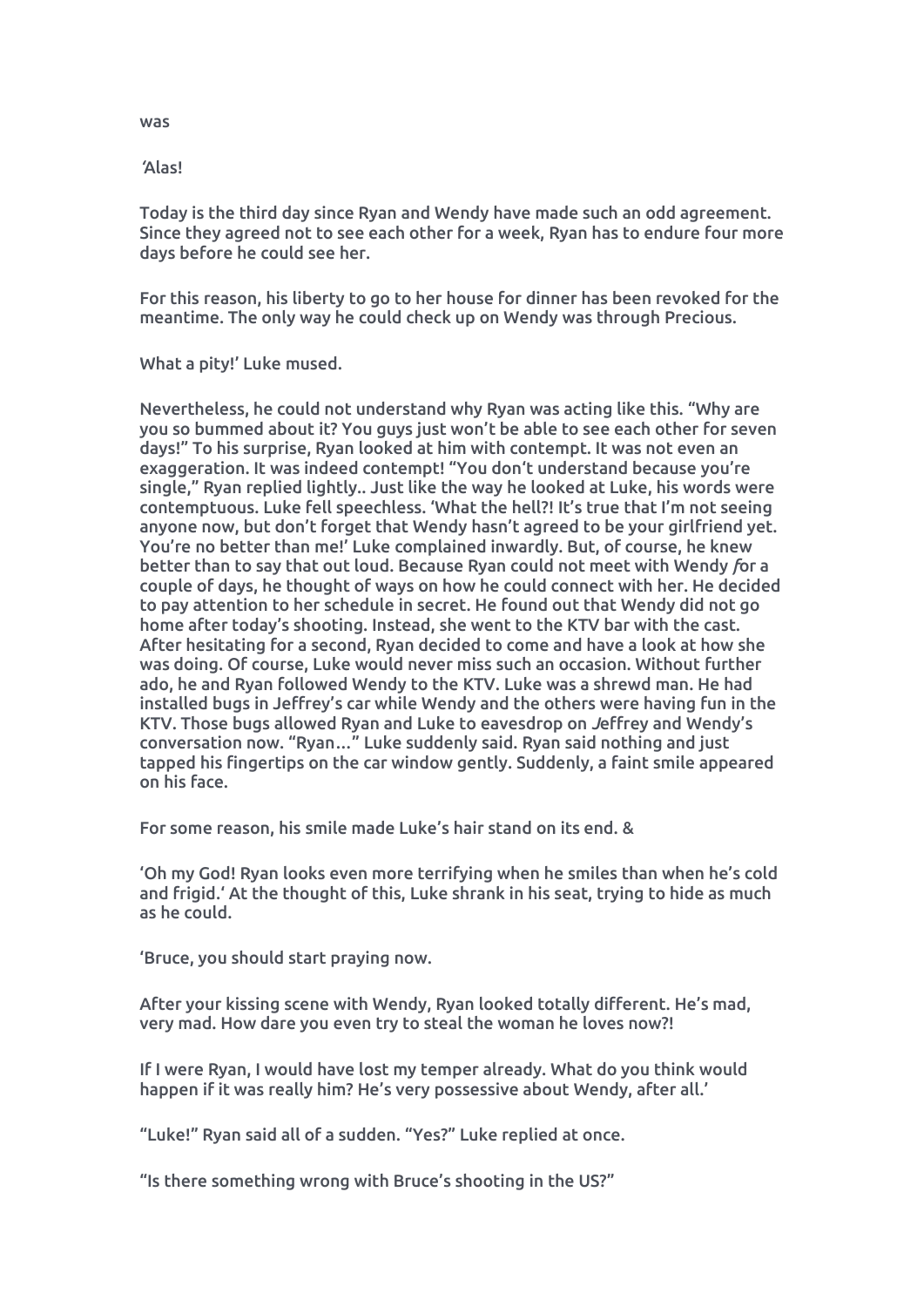"I don't think so," Luke answered with <sup>a</sup> puzzled look on his face.However..*.*

Upon seeing the dangerous look in Ryan's eyes, he understood at once what Ryan was trying to say. Luke hurriedly nodded and said, "Yes! There's something wrong with Bruce's last film shot in the US. I'm afraid he has to fly back as soon as possible to rectify it." ? "How long will it take for him to do that?"

"A month?" Luke answered with uncertainty. He looked at Ryan's face, but when he saw that the coldness on Ryan's eyes was the same as before, he corrected, "Two months?" .

Ryan's demeanor remained the same-cold and silent, which told Luke that he had not gotten the correct answer yet. "Hmm. Half a year?" @

Upon hearing that, Ryan's face finally softened. "Half a year then!" 3

Luke was at a loss *fo*r words. It took him a moment to regain his composure. "Should I call Kane now?" he

asked.

"Yes," Ryan replied with a sly smile. A few moments later, *Je*ffrey suddenly received a call from his agent.

"What?!" he exclaimed.

His face darkened as soon as he heard an unexpected news. "Fuck! That's the production's problem, not mine. It has nothing to do with me! I won't go!" On the other end of the line, the agent said something more, *Jeffery fell silent*. Livid, he hung up the phone at once. "What's wrong?" Wendy asked with concern. "There's a problem with the movie I filmed in the US. My agent asked me to immediately go to the US to fix it. He's packing my bags at the moment." "Then go. Work is important. It's your career, after all." It was obvious that Jeffrey did not want to go. When Wendy returned from abroad,*Je*ffrey grew complacent, thinking that he would finish the shooting soon. He thought she would always be there for him and would not disappear. . He was right, though. However, he did not expect that she would meet Ryan soon after her return. What was more, Ryan liked her. Jeffrey thought it would not be a problem, but he had just found out that . Wendy liked Ryan too. To make things more complicated, another man was involved. It was Brian, Jef*fr*e*y's own* brother. ;

If he left at this critical moment, he feared he would not stand a chance of pursuing *Wendy w*hen he came back again. 9

That was the reason why he did not want to leave by her side.

While Jeffrey was absorbed in thought, his phone rang again. He looked at the caller ID and was surprised to see that her mom was callingout of the blue. He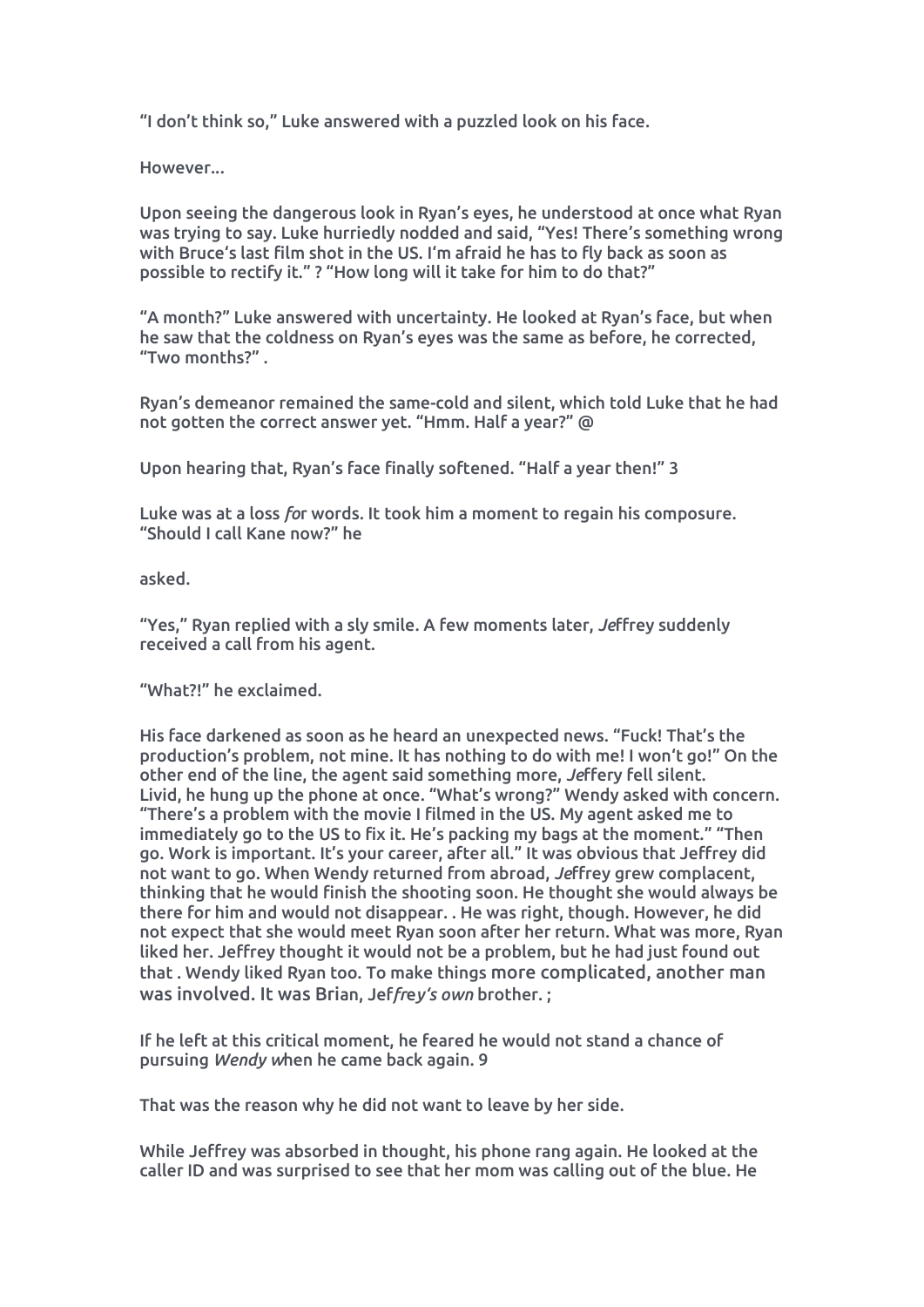shushed Wendy and then casually answered the call. "Hello! Mom, why are you calling? If you called just to persuade me to quit showbiz, I'm sorry to say but I won't."

As soon as he finished speaking, his mother's loud cry came from the other line. 'Oh no! Mom is crying. How could that strong, powerful woman cry? Something bad must've happened!' At this sudden realization, Jeffrey straightened his body and asked with concern, "What happened, Mom?" "Bruce, your father is in the hospital. His doctor says that the hospital where your father has been admitted isn't advanced as the hospitals in the US. He suggests that we go to the US for treatment. I don't know what to do! Your father and I don't know anyone there."

"Where are you now?"

"I'm at home. W*e'v*e already booked a plane, and we're ready to leave at any time." "Okay. I'll be right there!" *W*ith that, the call ended, and Jeffrey immediately started the engine. To his surprise, Wendy unfastened her seatbelt and was about to get off the car. "What are you doing?" he asked with a frown."I heard everything. Your father is in an emergency. You'd better hurry up!" Wendy urged. "No way! It's not safe for you to be alone on the streets at night. I'll drive you home first and then rush there afterwards."

"Don't be ridiculous!Those bad people are the ones who should worry about their safety." Jef*f*rey was stunned. He wanted to argue with her, but Wendy had already gotten out of the car and closed the door. "Go!" she urged again. Unable to do anything, Jeffrey gritted his teeth and said, "Fine! But before I go, promise me you will remember what I said to you. I'll be back as soon as I can. When I return, I have something very important to tell you."

Jeffrey had made up his mind.<br>He could not wait any longer!

Once he returned from the US, he would confess his love for her.

He would not be afraid, no matter what the result would be!

Right now, he believed that the worst response he could receive was Wendy's rejection. Even so, they could still be friends afterwards. There was no harm in trying, was there?

But if he succeeded… Would it not be amazing?

. – "Did you hear me?"

"Yes. I should have let your fans see how talkative you are. It's so ridiculous. Anyway, you'd better leave

now."